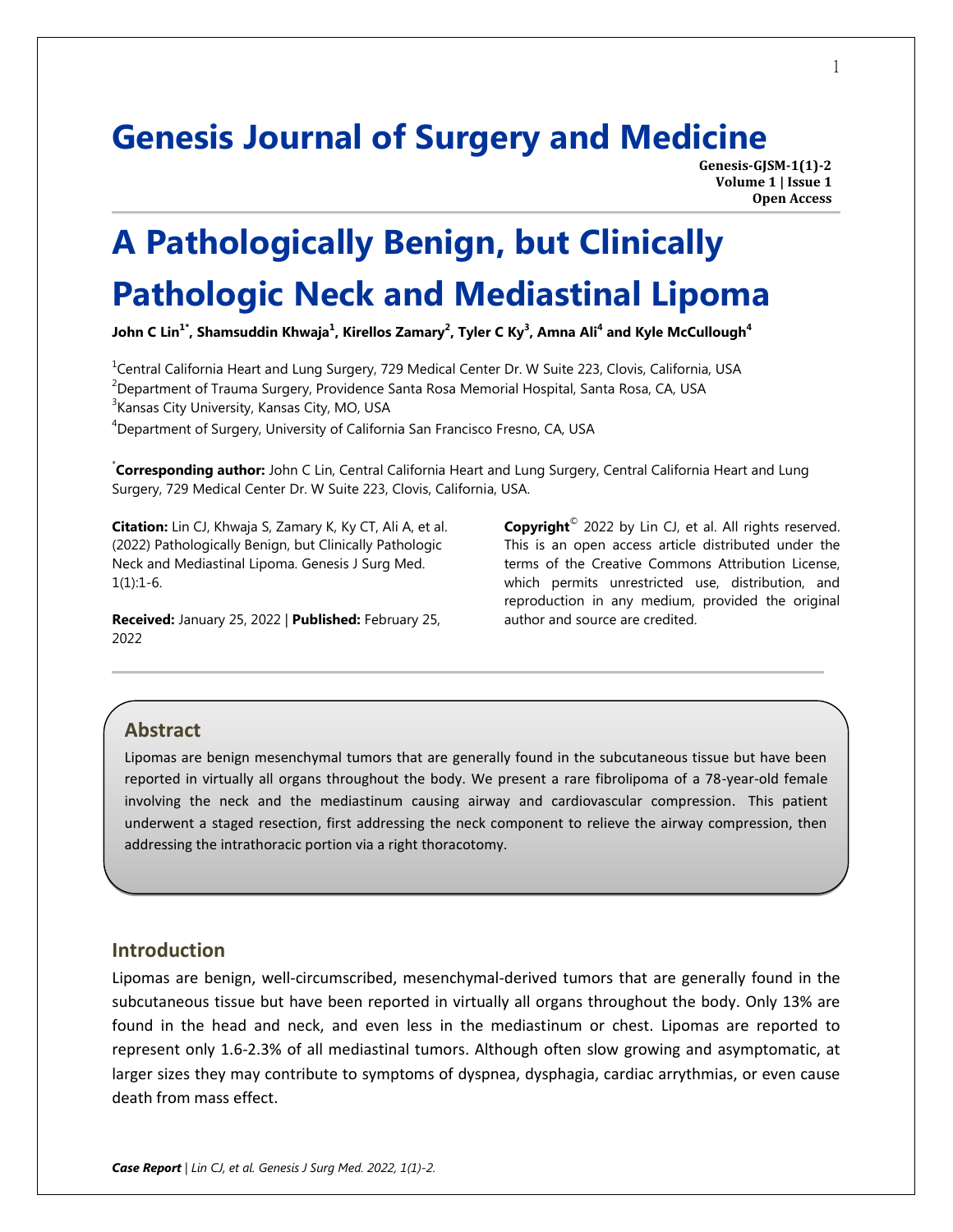#### **Clinical Summary**

The patient is a 78-year-old female with a history of mediastinal tumor status post resection 20 years ago via a median sternotomy, who presented to the ED with dyspnea and cough. She was noted to have a large left neck mass and within an hour of presentation was intubated for acute hypoxic respiratory failure. A CT scan (Figure 1, Figure 2) demonstrated 21x29 cm mass extending from the neck, through the thoracic inlet and displacing several mediastinal structures with extension to the diaphragm. There was tracheal and esophageal deviation to the right associated with partial airway obstruction. Although clinical and radiological findings were suspicious for a sarcoma, two biopsies confirmed fibrolipoma.



Figure 1: Mass extending from the neck, through the thoracic inlet (red arrow).



**Figure 2:** Mass within the thoracic cavity displacing several mediastinal structures with extension to the diaphragm (red arrow).

The patient was taken to the OR following resuscitation. She underwent a staged resection, first via a cervical approach, followed by transthoracic mediastinal debulking. Resection of the mass was performed via a left neck incision from the sternocleidomastoid to the thoracic inlet. The tumor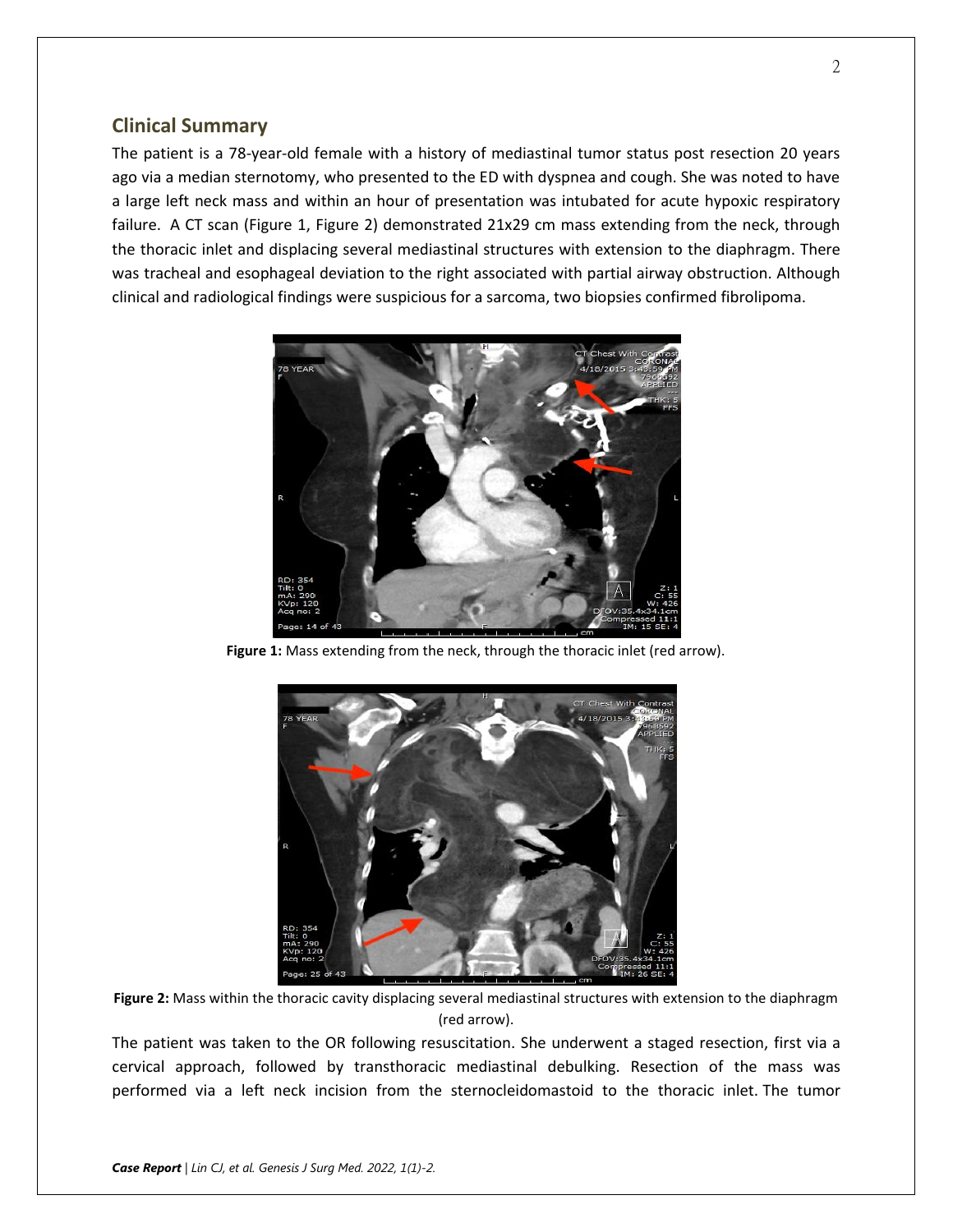measured 10x15cm and was noted to be firm and well-circumscribed. She tolerated the procedure well, was extubated on the fifth post-operative day and discharged on the ninth post-operative day.

The following month, she was taken for a mediastinal tumor debulking via a right thoracotomy. Due to her age, the lipoma's slow growth, the involvement of the aortic arch and its branches, we decided to limit the debulking to the right chest. The mass was well-circumscribed, and was dissected free from the esophagus, the azygous vein, the pericardium, and the diaphragm (Figure 3). She tolerated the procedure and was extubated on the second post-operative day. Her postoperative course was complicated by a chylothorax which improved with a low-fat diet. She was subsequently discharged home. The patient's six-month follow-up CT scan demonstrated a stable mass in the left chest measuring 13.7x13.2x11.4 cm. Now, six years later at the age of eighty-five, she continues to deny any dysphagia or dyspnea. The mass has since grown to 17.5x11.2x14 cm but the patient remains asymptomatic.



**Figure 3:** Resected mediastinal fibrolipoma.

#### **Discussion**

Lipomas are benign, well-circumscribed, mesenchymally-derived tumors. They are most commonly found in the subcutaneous soft tissue; however, they can be found almost anywhere throughout the body. Only 13% are found in the head and neck, and even less in the mediastinum. Lipomas are reported to represent only 1.6-2.3% of all mediastinal tumors [1]. Within the thorax, several types have been described, originating from the mediastinum, diaphragm, pleura and even within the bronchi. We present a unique case of mediastinal fibrolipoma. Histologically, lipomas are characterized by encapsulated, mature adipocytes varying slightly in size. However, there are multiple lipoma variants described, including fibrolipoma. Like lipomas, fibrolipomas histologically demonstrate mature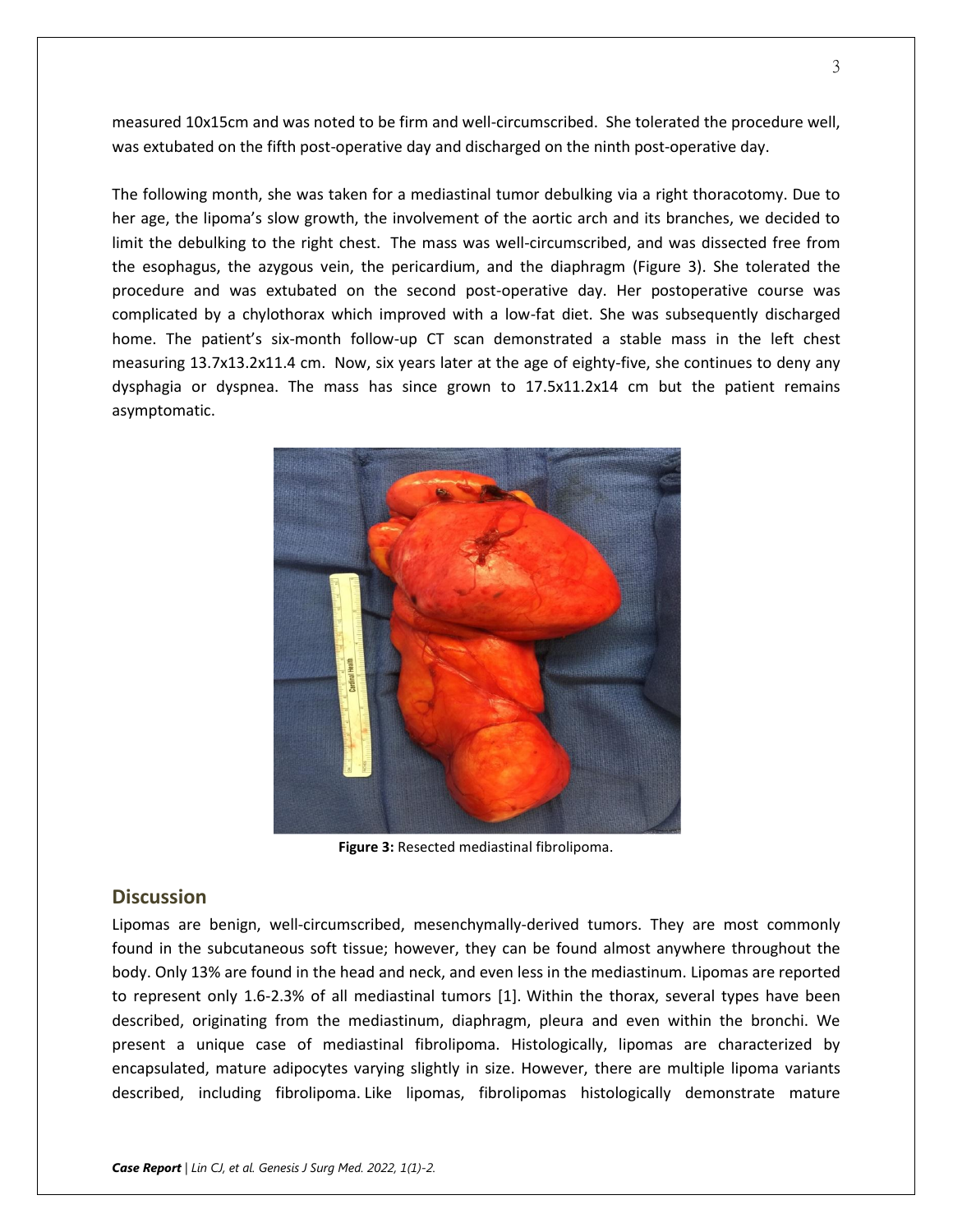adipocytes and a lack of atypical cells, but must have focally increased fibrous tissue [2]. Clinically, the lipoma and fibrolipoma expand and displace tissue, rather than infiltrate it, as is seen with liposarcomas [3].

There is but one fibrolipoma described in the English literature that is not primarily associated with the esophagus [4]. Our case report represents the second. Based on a classification system described as early as the 1930s, thoracic lipomas can be: (a) hourglass or dumbbell lipomas that pass through the intercostal space or thoracic inlet, or (b) purely intrathoracic lipomas [5-7]. We present a case of the former.

Lipomas are often slow growing and asymptomatic, however at larger sizes they may cause dyspnea, dysphagia, and cardiac arrhythmia, or even cardiac arrest [1,6-9]. Our patient presented with a neck mass and respiratory distress, requiring endotracheal intubation.

Chen et al. reported a patient with dyspnea secondary to right lung collapse as a result from mass effect due to a giant pleural lipoma [9]. Also, Jack et al. reported a case of a pericardial lipoma causing severe left ventricular dysfunction [8]. The patient refused surgery and subsequently suffered cardiac arrest due to the tumor's compression of the heart.

On CT imaging, lipomas are well-defined masses composed of homogenous fat (-50 to -150 HU) and demonstrate an obtuse angle with the chest wall,often displacing adjacent pulmonary parenchyma and vasculature. Infiltration of surrounding structures rather than displacement, a heterogenous architecture, or attenuation values greater than -50 HU should raise suspicion for liposarcoma [10]. However, computed tomography alone is insufficient in differentiating between lipoma and liposarcoma [1].

Fine-needle aspiration can aid in the diagnosis of an intrathoracic mass; however, it may be difficult to differentiate between lipomas and well-differentiated liposarcoma based on such a sample [11]. In our case, the more aggressive liposarcoma was ruled out on fine-needle aspiration analysis using fluorescence in-situ hybridization (FISH) analysis of MDM-2, which plays a role as a negative regulator of the p53 tumor suppressor. This patient's FISH analysis was negative for MDM-2 gene amplification.

A management algorithm of intrathoracic lipomas has not been well-established. Some authors recommend observation of asymptomatic intrathoracic lipomas with serial imaging [12,13]. However, others recommend surgical excision because of symptoms or risk for mass effect on intrathoracic structures, as well as because preoperative differentiation between lipomas and liposarcomas is very difficult and not well established [14,15]. Due to the uncertainty regarding tumor histology and the risk for recurrence, formal resection of large intrathoracic lipomas should be attempted, but when unable, tumor excision should be performed to the greatest extent possible without causing undue morbidity and mortality.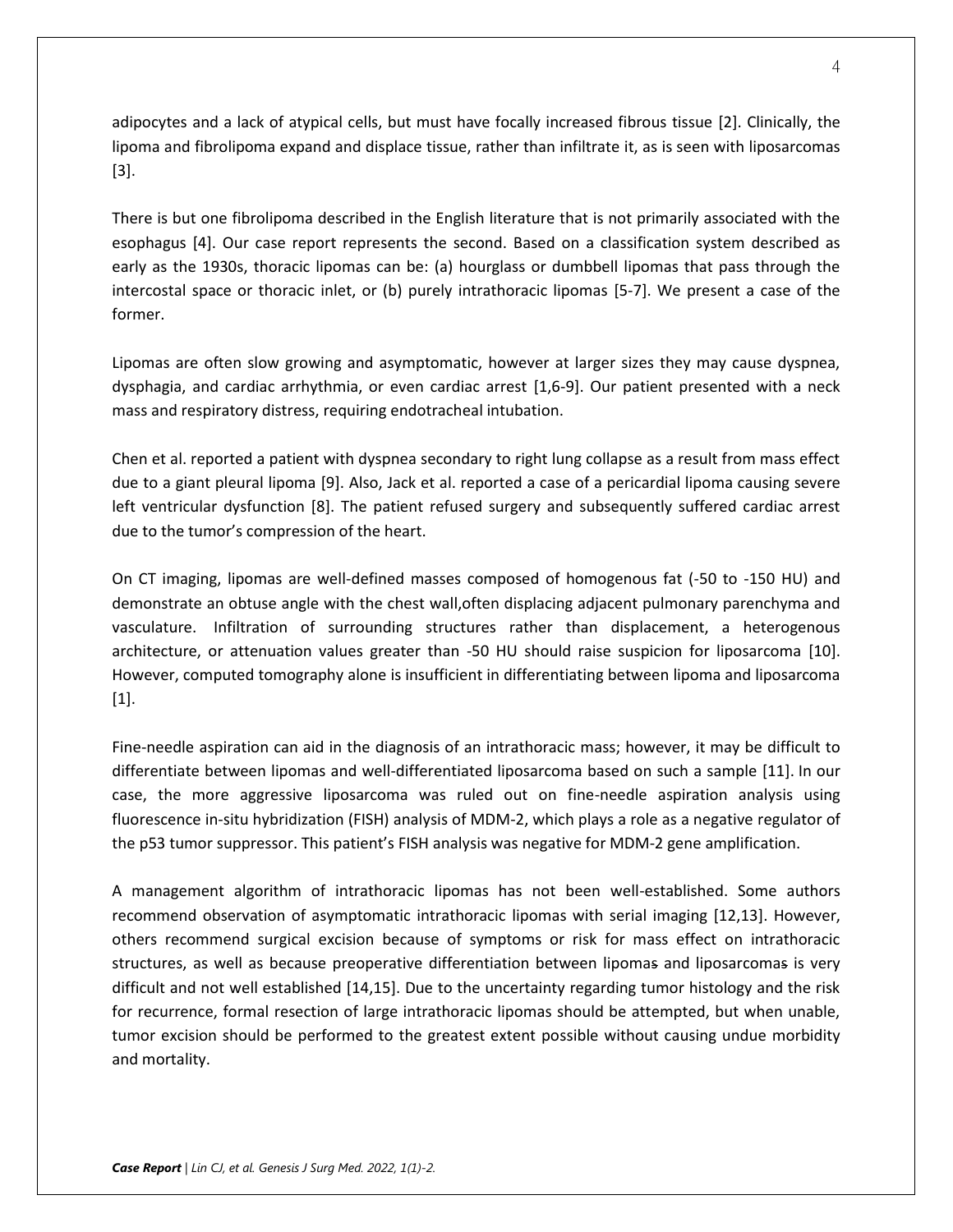Outcomes are typically good following resection of intrathoracic lipomas. They may recur locally at a rate of <5%; however, deep-seated intra-thoracic lipomas tend to have a higher recurrence rate due to the difficulty associated with performing a formal resection of the tumor in its entirety [11]. As with our patient, the clinical scenario may preclude a formal resection of the tumor. Our patient's advanced age and the tumor-vessel relationship with the innominate and left common carotid artery increased the risk of obtaining a formal resection outweighing its benefits, for this benign, slow-growing tumor. The goal of her operation was primarily to reduce the mass effect of the fibrolipoma in order to allow for improved pulmonary physiology to facilitate extubation.

There are multiple case reports describing partial lipoma excisions when formal resection would have resulted in undue morbidity or mortality, such as a case with tumor involving the brachial plexus [11]. Interestingly, there are several cases reported by Wurlitzer et al. in which the tumor ceased further growth following a partial excision [16].

#### **Conclusion**

Our case is only the second in the English literature to describe an intrathoracic fibrolipoma not associated with the esophagus. While intrathoracic lipomas and fibrolipomas are benign tumors, surgery may be indicated due to compressive symptoms and potential airway or hemodynamic compromise. While we were able to obtain a tissue diagnosis of fibrolipoma pre-operatively, the inability to distinguish a lipoma or lipoma subtype from a liposarcoma in other cases may be an indication for surgery. Formal resection is preferable to reduce risk of recurrence, however partial excision can be considered based on the clinical scenario to reduce risk of undue long-term morbidity or mortality.

#### **References**

- 1. Gaerte SC, Meyer CA, Winer-Muram HT, Tarver RD, Conces DJ Jr. (2002) Fat-containing lesions of the chest. Radiographics. 22(suppl\_1):S61-78.
- 2. Tayyeb MT, Neff JR, Bridge JA. (1993) A case report of fibrolipoma with t (12;16) (q13; q24). Cancer Genet. 67(2):145-6.
- 3. Rydholm A, Berg NO (1983) Site, size and clinical incidence of lipoma. Factors in the differential diagnosis of lipoma and sarcoma. Acta Orthop. Scand. 54(6):929–34.
- 4. Hsu JS, Kang WY, Liu GC, Kao EL, Chuang MT, et al. (2005) Giant fibrolipoma in the mediastinum: an unusual case. Ann Thorac Surg. 80(4): e10-2.
- 5. Williams WT, Parsons WH. (1957) Intrathoracic lipomas. J Thorac Surg. 33(6):785-90.
- 6. Heuer GJ. (1933) The Thoracic Lipomas. Ann Surg. 98(5):801-19
- 7. Abbott AC, Webb EG. (1935) A Case of Intrathoracic Lipoma. Can Med Assoc J. 33(6):660-1.
- 8. Jack AI, Blohm ME, Lye M. (1995) An intrathoracic lipoma impairing left ventricular function. Br Heart J. 74(1):95.
- 9. Chen M, Yang J, Zhu L, Zhao H. (2013) Intrathoracic giant pleural lipoma: case report and review of the literature. J Cardiothorac Surg. 8(1):1-4.
- 10. Kransdorf MJ, Bancroft LW, Peterson JJ, Murphey MD, Foster WC, et al. (2002) Imaging of fatty tumors: distinction of lipoma and well-differentiated liposarcoma. Radiol. 224(1):99-104.
- 11. Sakurai H, Kaji M, Yamazaki K, Suemasu K. (2008) Intrathoracic lipomas: their clinicopathological behaviors are not as straightforward as expected. Ann Thorac Surg. 86(1):261-5.